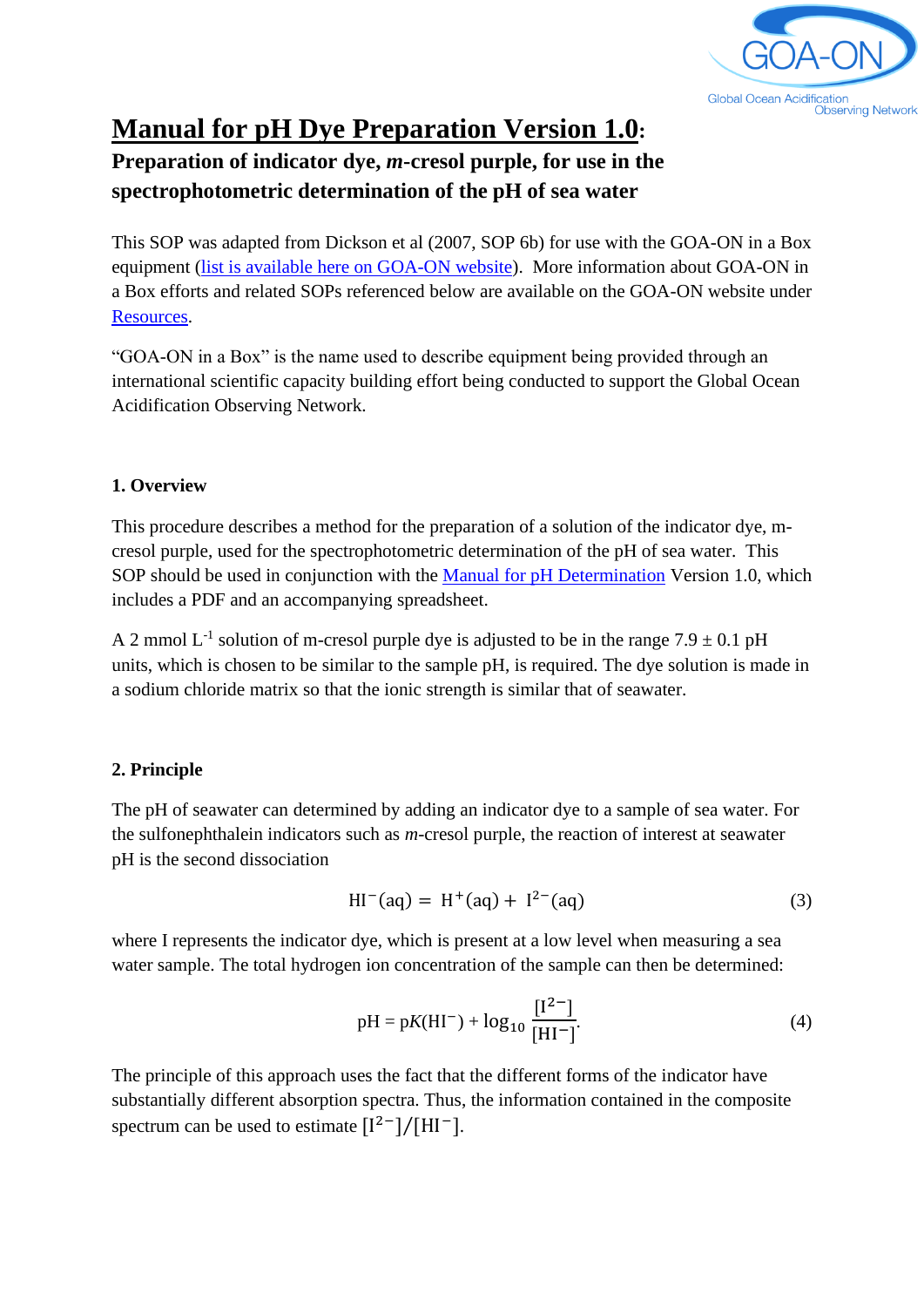

#### **4. Recipe for preparation of m-cresol purple**

2 mmol L-1 solution of m-cresol purple in a sodium chloride solution

#### **4.1 Reagents**

m-Cresol Purple sodium salt  $(C_{21}H_{17}NaO_5S; MW=404.41 g mol^{-1})$ 

NaCl salt

De-ionised or distilled water

 $0.1$  mol  $L^{-1}$  HCl solution

 $0.1$  mol  $L^{-1}$  NaOH solution

#### **4.2 Apparatus**

Balance (readable to 3 decimal places)

pH electrode and meter

2 Spatulas

2 Weighing vessels

250 mL volumetric flask with stopper

Funnel to fit volumetric flask

Pasteur pipettes

#### **4.3 Procedure**

- 1 Weigh out 0.202 g of m-cresol purple sodium salt
- 2 Weigh out 10.2 g of NaCl salt
- 3 Put the funnel into the 250 mL volumetric flask and add about 100 mL of deionized water
- 4 Rinse the m-cresol purple sodium salt into the volumetric flask with deionized water
- 5 Rinse the NaCl into the volumetric flask with deionized water
- 6 Remove the funnel, carefully fill the flask to the fill line with deionized water to make 250 mL of dye solution
- 7 Transfer to a screw cap glass bottle and seal.
- 8 Measure the pH of the dye with an electrode. Adjust until the pH is between 7.8 and 8.0
	- If the pH of the dye solution is less than 7.8, add  $(0.1 \text{ mol L}^{-1} \text{ NaOH}$  solution dropwise until the pH increases to 7.9±0.1